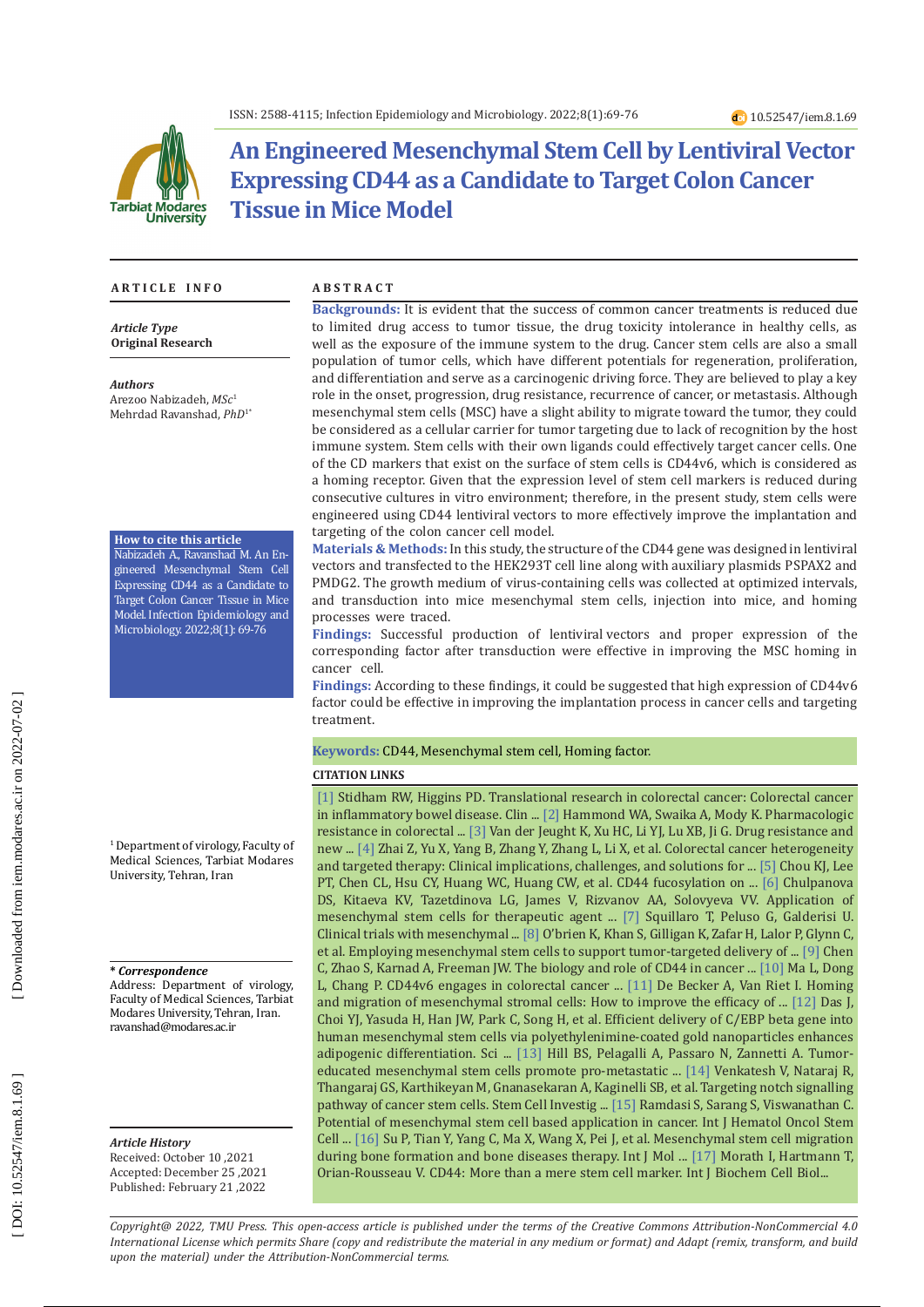## **Introduction**

Developing strategies targeting cancer stem cells through drug carriers, specific surface markers, inhibition of signaling pathways or their components, and elimination of tumor micro-environment could improve the clinical outcomes of cancer patients  $[1]$ .

In general, it could be noted that any approach that targets cancer cells, cancer stem cells, and stromal components of the tumor could lead to advances in cancer treatment  $[2-4]$ .

Colorectal cancer is the development of cancer from the colon to the rectum, and the treatments used for colorectal cancer may include a combination of surgery, radiation<br>therapy, chemotherapy, and targeted therapy, chemotherapy, and targeted therapy. The survival rate of patient for the next five years is estimated to be 65%, and the likelihood of patient survival depends on the cancer progression. Unfortunately, the disease has become more common in recent years, so that traditional treatment strategies are no longer effective.

Many studies support the role of intrinsic tendency of stem cells toward malignant and invading tumors. Although molecular and targeted mechanisms are still under investigation, discovering the capability of stem cells in pursuing tumors is one of the new ways that could be employed to develop targeted therapies for metastatic malignancies. In recent years, several studies have shown that it is possible to transport stem cells by pairing them with various biological agents, including cell suicide genes. It seems variation in stem cell structure is well documented in previous studies; this particular characteristic makes stem cells more effective than all other carriers for use in drug/viral anticancer therapy. Different stem cells could be used as carrier cells. These cells could be extracted from a variety of tissue sources, including mesenchymal stem cells (MSCs),

neuronal stem cells (NSCs), and fat-derived stem cells [5-7].

Mesenchymal stem cells with the ability to self-regenerate, differentiate into multiple cell types, transfect, modify Ex-vivo, and migrate toward tumors have been considered as attractive treatment options  $[8]$ .<br>On normal cell surfaces, there

On normal cell surfaces, there are glycoproteins that play important roles in intercellular communication, cell-tissue<br>communication, and evolution. These and evolution. glycoproteins perform a wide range of functions in the cell; for example, some of them may be receivers, and some may be involved in binding to tissues. One of the CD markers on the cell surface is CD44, which is a strong homing receptor  $[5]$ .

The CD44 gene is located on the short arm of chromosome 11 and consists of about 20 exons, of which 12 are involved in cellular junctions. CD44 also has more than 20 isoforms, and the functions of about 12 isoforms have been discovered  $[5, 9]$ .

CD44 normally binds to its primary ligand, hyaluronic acid. This binding is thought to be responsible for cellular signaling and the regulation of other biological processes within cells. Cells within the tissue interact with each other either through the intracellular matrix or through cell junctions. CD44, as an adhesion molecule, enables cell communication by transmitting cellto-cell signals. In addition to its role in cell adhesion, CD44 could conduct intracellular signals for growth and movement. Cells that are positive for the CD44 marker have also been shown to exhibit mesenchymal cell profiles <sup>[9]</sup>.

It should be noted that some CD44 isoforms, including CD44v6, play a role in most cancers, including breast and colon. Binding of CD44 to hyaluronic acid is involved in the regulation of homing of stem cells and could also be effective in calling mesenchymal cells to the site of inflammation and damage  $[10]$ .

DOI: 10.52547/iem.8.1.69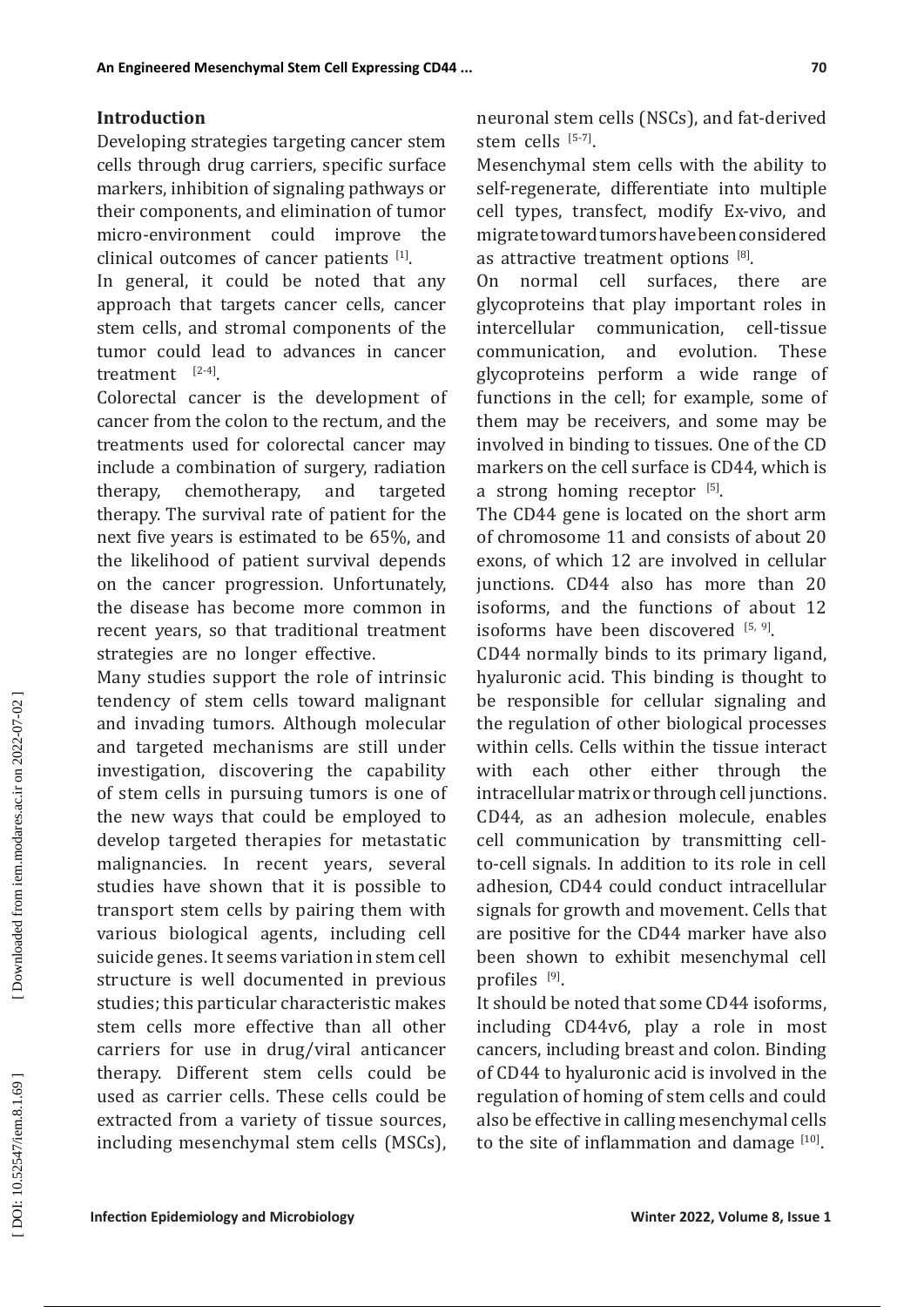Recent evidence suggests a decrease in the expression of stem cell surface markers during frequent cultures in vitro. As a result, by increasing the expression of CD44, implantation in cancer stem cells could be improved to some extent  $[11]$ .

Lentiviral vectors are one of the viral carriers that are considered for this purpose due to their salient properties such as long-term expression  $[12, 13]$ .

**Objectives:** This study aimed to increase the expression of CD44 marker on the surface of stem cells and outline its effective role in tumor targeting and also highlight the prospects of targeted treatment. This research was approved by the Ethics Committee of Tarbiat Modares University on April 8, 2018 (52D/108).

## **Materials and Methods**

**Cloning of CD44v6 in PCDH:** Based on previous investigation, the CD44v6 gene was prepared from the gene bank (Accession #: NM001177787.1), and the sequence was synthesized and inserted in pCDH-CMV-MCS-EF1 (addgene cat #:72263) by XbaI and KpnI (Thermo fisher USA) based on the procedures recommended by the manufacturer.

Confirmation of successful cloning was performed by enzymatic digestion using two enzymes, *XbaI* and *Kpn1*. In order to confirm the ligation, semi-nested primers were designed (one inside the CD44 gene fragment, the other primer in the PCDH plasmid, and a reverse primer inside the CD44 gene) and sent to Pishgam Company for synthesis (Table 1). The cloned plasmid as well as psPAX2 and pMD2.G, as packaging and helper plasmids, were transfected into HEK293T cell line by PEI (polyethylenimine) (Sigma, Germany). After 48 hours of incubation at 37 °C with 5% Co , the lentiviral vector was harvested 2 (Figure 1 and 2).

**Production of lentiviruses:** In this study, 293T cells were cultivated and plated 24 hrs before transduction. Cells were cultured in DMEM (Biosera, France) with 10% fetal bovine serum. After 2 hrs of incubation in serum-free medium at 37 °C, the cells were washed, and the medium was changed. The cell supernatant containing lentiviruses was collected 24, 48, and 72 hrs post transfection and centrifuged at 1500 rpm for 10 min. To improve the attachment of the cells to the bottom of the plates, polybrene was also added based on the manufacturer's<br>instructions (Sigma-Aldrich Company). (Sigma-Aldrich Company). Lentivirus particles were harvested and concentrated by ultra-centrifugation at 25000 g for 2 hours.



**Figure 1)** forward primer on PCDH plasmid and reverse primer on CD44v6 gene, which resulted in a 210 and 339 bp fragments

**Adipose-derived mesenchymal stem cells from Balb/c mice:** Obtaining a stem cell population requires several sequential steps, including harvesting, mechanical breakdown,<br>chemical breakdown, purification, and chemical breakdown, purification, and adherence. Adipose tissue was taken from the abdomen by operation procedure in a sterile biological cabinet, and stem cells were harvested by chopping and using 1 mg/mL of collagenase I enzyme. The cells were treated with collagenase I (Gibco, USA) and cultivated in DMEM-F12 (Biosera, France) with 20% calf serum (Gibco, USA) and 1x pen strep (Biosera, France). The cells were incubated at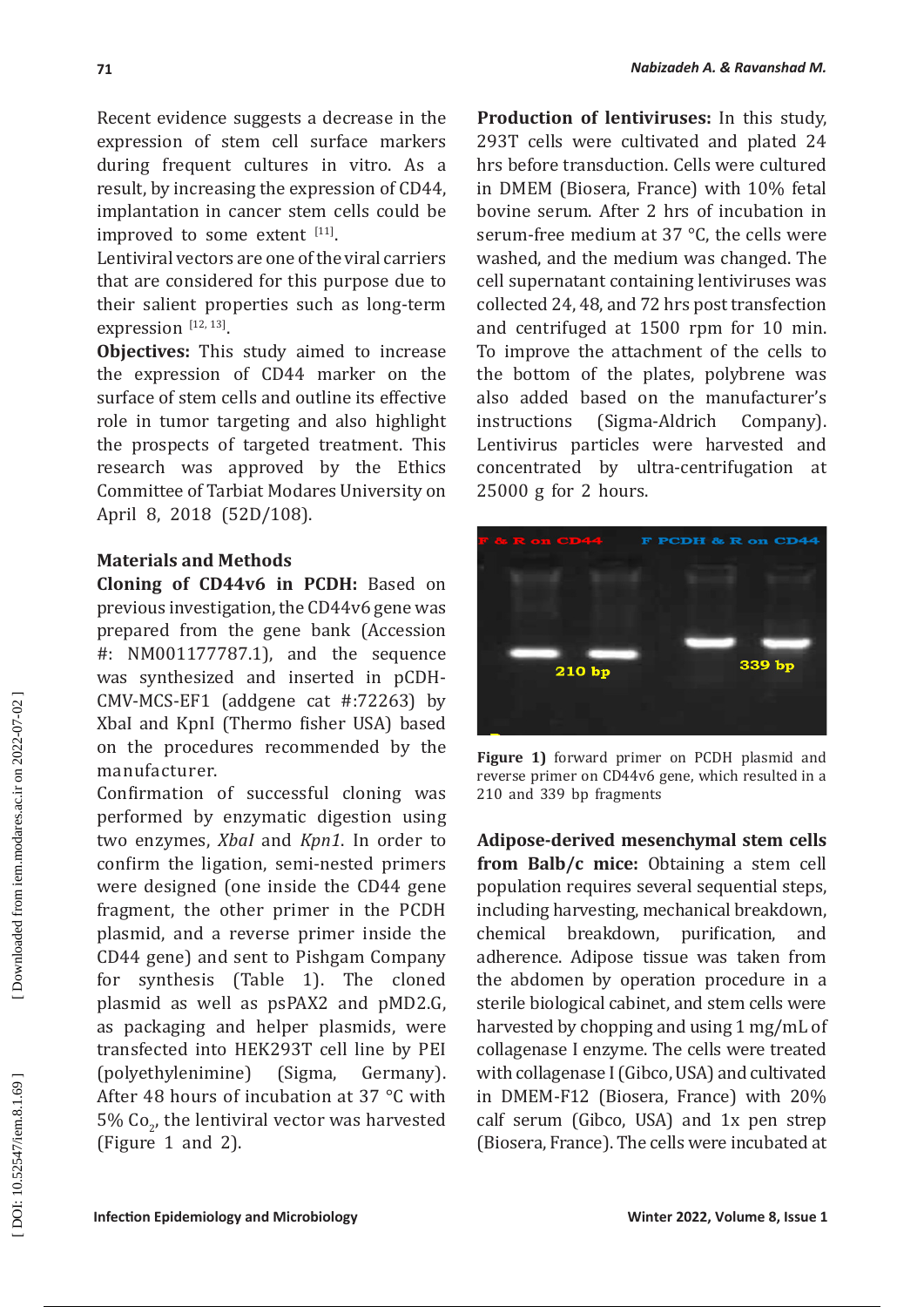$37^{\circ}$ C with 5% CO<sub>2</sub> and inspected daily with inverted microscopy. After two passages, the homogeneous population of fibroblastliked cells was observed and confirmed by immuno -phenotyping technique.



**Figure 2)** Enzymatic digestion of PCDH and CD44 by *XbaI* and *Kpn1* enzymes and ligation in PCDH plasmid.

**Titration of Recombinant lentiviruses:**  Transforming units of lentiviruses (TU/ mL) were determined by analyzing the number of virus particles able to transduce mesenchymal stem cells. To do so, cells were seeded on 6-well plates at 60000 cells per well. Lentivirus transduction with serial dilutions was carried out on the second day. On day 5, the cells were analyzed with flow cytometry technique to reveal the percentage of cells which were transduced by CD44v6 expressing lentiviruses based on a specific antibody.

Vector titers were calculated using the following formula: following

TU/mL= (Number of cells transduced x percent fluorescent)/ (virus volume in mL) **Evaluation of homing of engineered mesenchymal stem cells containing** 

**CD44v6 in Balb/c mice:** Following the growth and expansion of CT26 mouse colon carcinoma cell line *in vitro*, trypsinized cells were harvested, washed, and counted by trypan blue dye exclusion method. A suspension of  $6\times10^5$  viable tumor cells in 0.2 mL of PBS (phosphate-buffered saline) was inoculated into the right flanks of Balb/C mice. After the tumors developed to a volume of about  $80-100 \pm 10$  mm<sup>3</sup>, the mice were euthanized, and 6 x 10 5 engineered stem cells (carrying CD44v6 gene) were injected subcutaneously into adjacent or opposite flanks of the tumor in mice. In order to trace homing, the GFP reporter gene was also transfected into stem cells for the sedation in mice. Compounds such as ketamine and xylazine were used as the drug of choice for anesthesia in mice as suggested, and the study groups were transferred to the Preclinical Center of Tehran University 24 hours after injection. After absorbing the fluorescent material in the desired position, the laser light was simulated by the KODAK in-vivo FX multispectral image system.

Five mice were included in each group based on the below pattern:

Group 1: Administered by injection of MSCs carrying Lenti-CD44v6 vector adjacent to the tumor

Group 2: Administered by injection of MSCs carrying Lenti-CD44v6 vector on the opposite flank of the tumor.

Group 3: Negative control without injection in tumor mice model.

## **Findings**

**Confirmation of ligation process:** The

**Table 1)** Semi-nested primers to check CD44v6 gene and PCDH plasmid

| Primer       | Sequence 5'3'            | Length |
|--------------|--------------------------|--------|
| Forward CD44 | 5'CACACAGCTTGGGGACTTTG3' | 20     |
| Reverse CD44 | 5'CTTGCTCAGGGCCAACTT3'   | 18     |
| Forward PCDH | 5'AATGGGCGGTAGGCGTGTA3'  | 19     |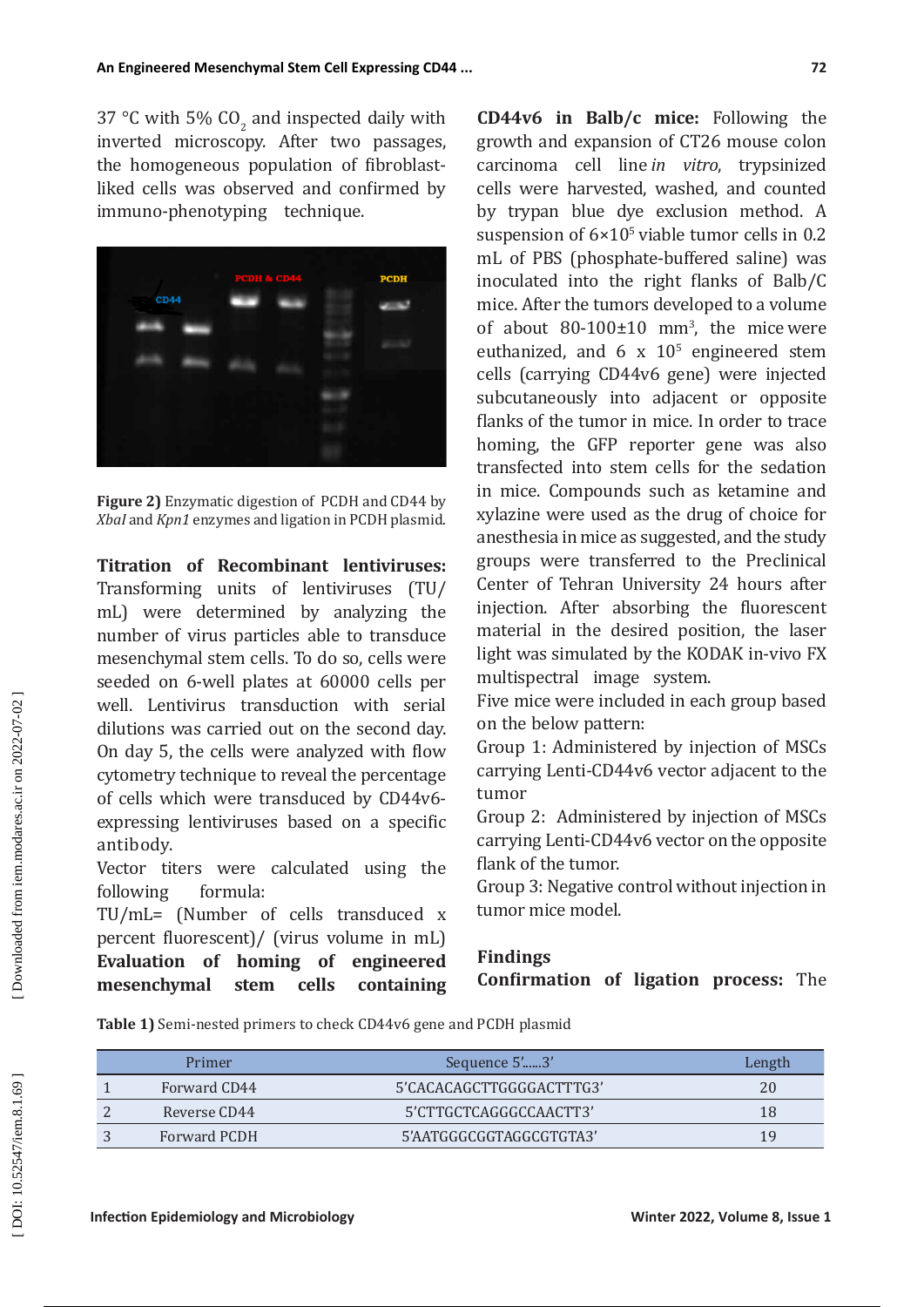accuracy of cloning of the desired fragment in PCDH vector was confirmed with seminested PCR as well as specific primers for PCDH. The reaction was optimized based on chess board rules, and the optimized technique was used.

**Confirmation of the ligation process by enzymatic digestion:** To finalize the ligation process, enzymatic digestion was performed by XbaI and Kpn1 enzymes on colonies grown on plate. A 1407-bp fragment of the CD44 gene was isolated from the PCDH vector.

Therefore, after electrophoresis of the plasmids digested on the gel, a 1407 bp band corresponding to the CD44 fragment and a 5583 bp band corresponding to the PCDH vector were visible in the figure. Plasmid was extracted, and enzymatic digestion was performed using two enzymes Kpn1 and XbaI.

**Transfection of structures containing the CD44 gene into HEK293T cells:**  Transfection of the designed structures was performed using PEI, and RNA extraction and cDNA synthesis were performed on the same day. The result of this transfection could be evaluated by performing real-time PCR test. The CD44 gene amplification and melting curve analysis were done as shown below.

The DNA amount in a CD44 gene among non-treated samples was estimated using the 2-ΔΔ*CT* method.

The results showed that CD44 gene expression increased approximately 4-fold within 48 and 72 hours after transfection compared to the control.

Transfection of HEK293 cells was performed with PCDH-CD44, psPAX2, and pMD2G vectors using PEI. Cytopathic effects (change in cell morphology and formation of large clusters compared to normal cells) were observed after 48 hours using an inverted microscope.



**Figure 3)** Evaluation of mesenchymal stem cell markers by flow cytometry. Adipose tissue cultures with CD105, CD73 and CD45 immuno-phenotype at 2nd passages. Top right shows the percentage of CD105, CD73, and CD45 markers on mesenchymal stem cells from Balb/c mice. The expression levels of CD105 and CD73 were 64.8 and 65.5%, respectively. CD45 as negative marker was only about 2.21%. The absorption and diffusion wavelength of Percp-cy5.5, PE, and FITC markers were adjusted to 482 and 676, 496 and 578, as well as 494 and 520 nm, respectively.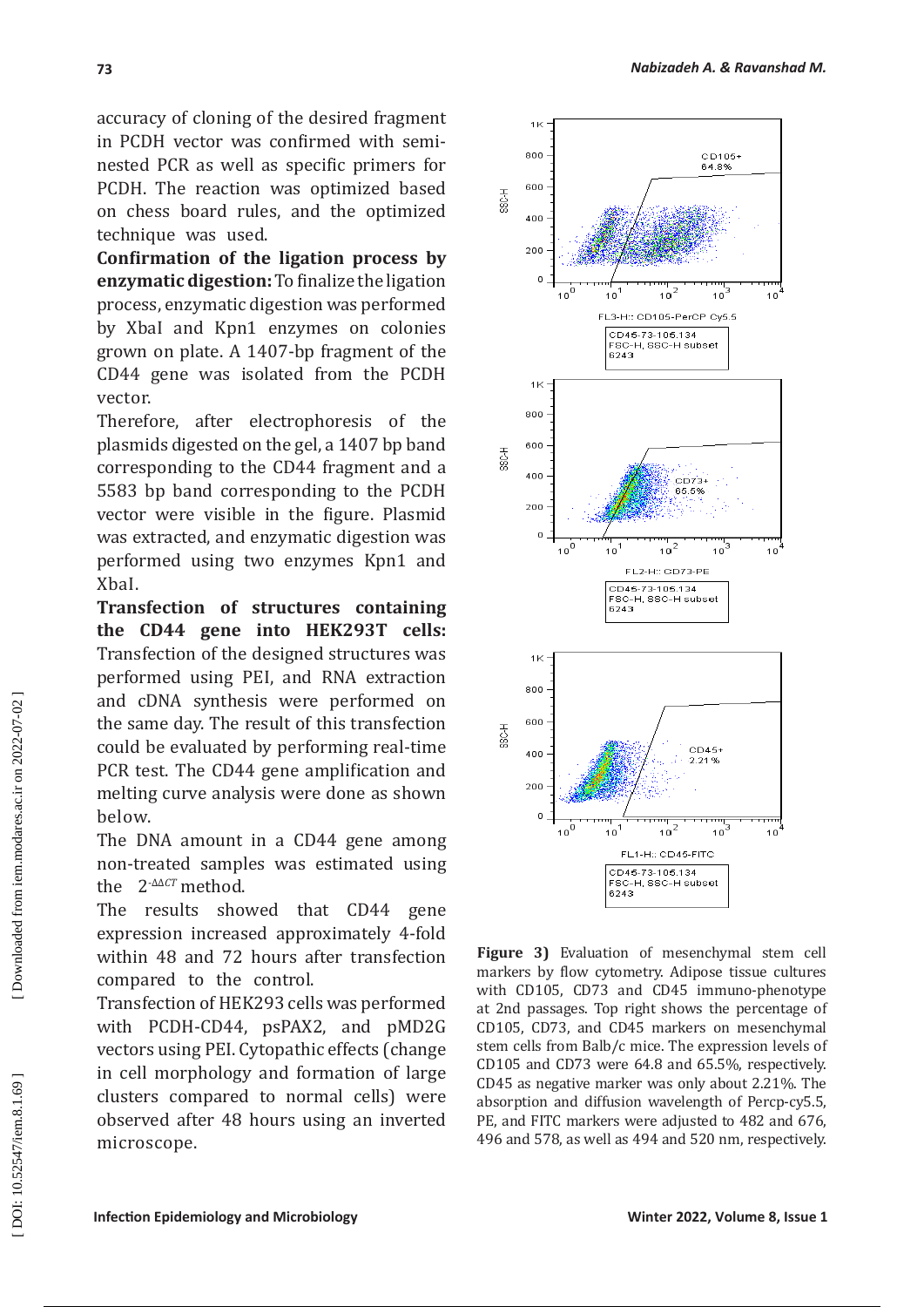**Immuno-typing:** Expanded clonal cells were stained with CD105, CD73, and CD45 monoclonal antibodies. CD105 and CD73 were selected as positive phenotype markers and cd45 as a negative marker (Figure 3). **Therapeutic CD44v6 transgene expression analysis by flow cytometry:** CD44v6 expression was evaluated as a marker in mesenchymal stem cells using mouse CD44v6 monoclonal antibody by flow cytometry. Then the percentage of transduced mice MSCs was determined by flow cytometry as  $5.1x10<sup>8</sup> T U/$ mL (Figure 4).



**Figure 4)** Transduction of CD44v6 to mesenchymal cells by lentiviral vector.

Transduction efficiency was measured and evaluated by comparing the expression of CD44v6 as well as controls and it was about 82%.

**In vivo study in mice model:** Pre-clinically, the murine CT26 colon cell line is considered as a suitable platform model for evaluating and studying colon cancer microenvironment and homing. The male model of four to sixweek-old Balb/C mice was used to create a tumor model. The average time of tumor formation in these mice was five days.

**In vivo detection of homing capacity of engineered mesenchymal stem cells expressing CD44v6 in Balb/c mice:** In vivo imaging was performed using Kodak imaging system (FX pro system) with fluorescent. Exposure time was 60 seconds, and excitation and emission filters were set to 470 and 535 nm, respectively (Figure 5).



**Figure 5)** The tumor model created is visible on the right side of the mouse

The scan results in mice groups showed that the more the movement from the colors with lower wavelengths to the colors with higher wavelengths, the more the fluorescent amount. Also, when mesenchymal stem cells were used with more expression of the CD44v6 marker, the implantation process was induced in a more targeted manner.<br>Mesenchymal stem cells containing Mesenchymal stem cells containing lentiviruses expressing the CD44v6 gene showed higher homing capacity in colon

## **Discussion**

One of the main problems in cancer treatment

cancer in Balb/c mice (Figure 6).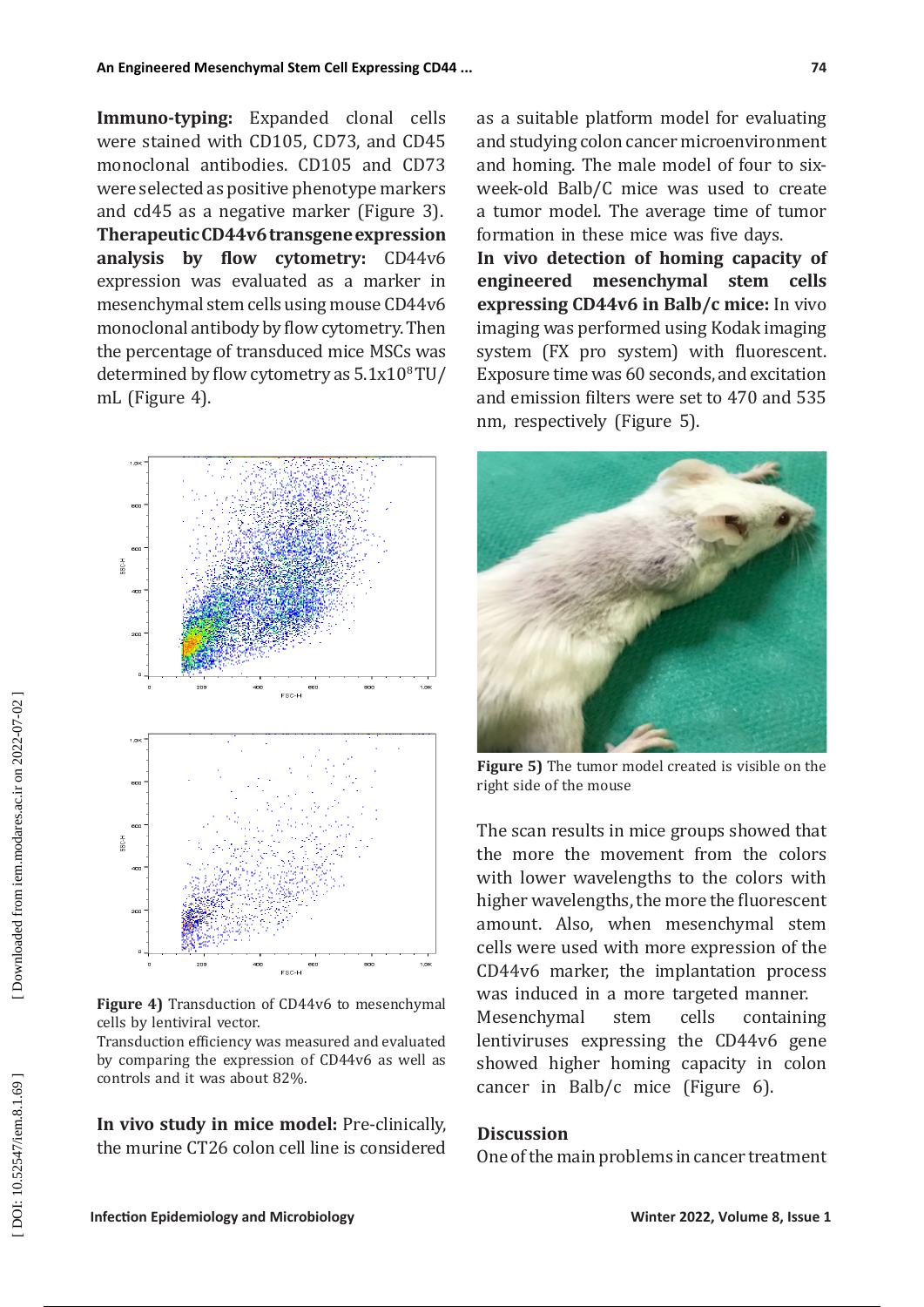

**Figure 6)** Results of the implantation process at the tumor site by in vivo scanning technique in Bab/c mice with subcutaneous Kodak imaging system. Figure A: a group that systemically received recombinant lentivirus expressing CD44 introduced into mesenchymal stem cells. Image B: a group of mice administered by injection of recombinant lentivirus expressing CD44 along with mesenchymal stem cell around the tumor. Image C: a group of mice administered by systemic injection of mesenchymal stem cell. Image D: tumor-free mice without injection. The results show that signal change in animals that received the cd44 marker was induced 10 hours after injection in the implantation control group. The control group had a tumor lesion on the right side, but did not receive the desired marker; thus, no noticeable change was induced in the tumor area.

is related to targeting the tumor tissue and thus the targeted transfer of therapeutic agents such as drugs or oncolytic viruses to the tumor site. Studies have shown that stem cells have the ability to migrate to tumors and wounds and could be used as carriers of therapeutic agents to the tumor site  $[14]$ .

Because of the systemic nature of many diseases and the tendency to non-invasive treatment, systemic mesenchymal stem cell injection, which results in tissue regeneration and immunosuppressive effects, is an extraordinary therapeutic perspective  $[15, 16]$ . The significance of these results is that the systemic delivery of mesenchymal stem cells to the tumor site without specific targeting may affect their potential as a therapeutic agent [5].

Among stem cell surface markers, CD44 surface antigen is considered as a homing factor. This surface antigen is essential for cell-to-cell interaction between germ cells and their surrounding cells and preserves stem cell integrity. In addition, CD44 is an important marker in implantation and migration of precursor stem cells. On the other hand, the interaction of CD44 with hyaluronic acid leads to skeletal changes that enhance the stimulation and attack on tumor cells. Most of the available evidence suggests that various types of CD44 are associated with these interactions  $[5, 17]$ .

It is believed that increasing the expression of CD44 marker on the stem cell surface is more efficient in the homing process; thus, in this study, a treatment was compared to the control to evaluate the hypothesis. Studies were begun based on the strength points of promising studies . The focus of the present study was to show how to use mesenchymal stem cells to target cancer cells and optimize drug delivery with minimal cytotoxicity effects.

### **Conclusion**

This study showed that the reduction of CD44 marker expression in culture medium was partially improved by transfection of the construct containing the relevant gene, which could be effective in the process of implantation into cancer cells and targeted treatment.